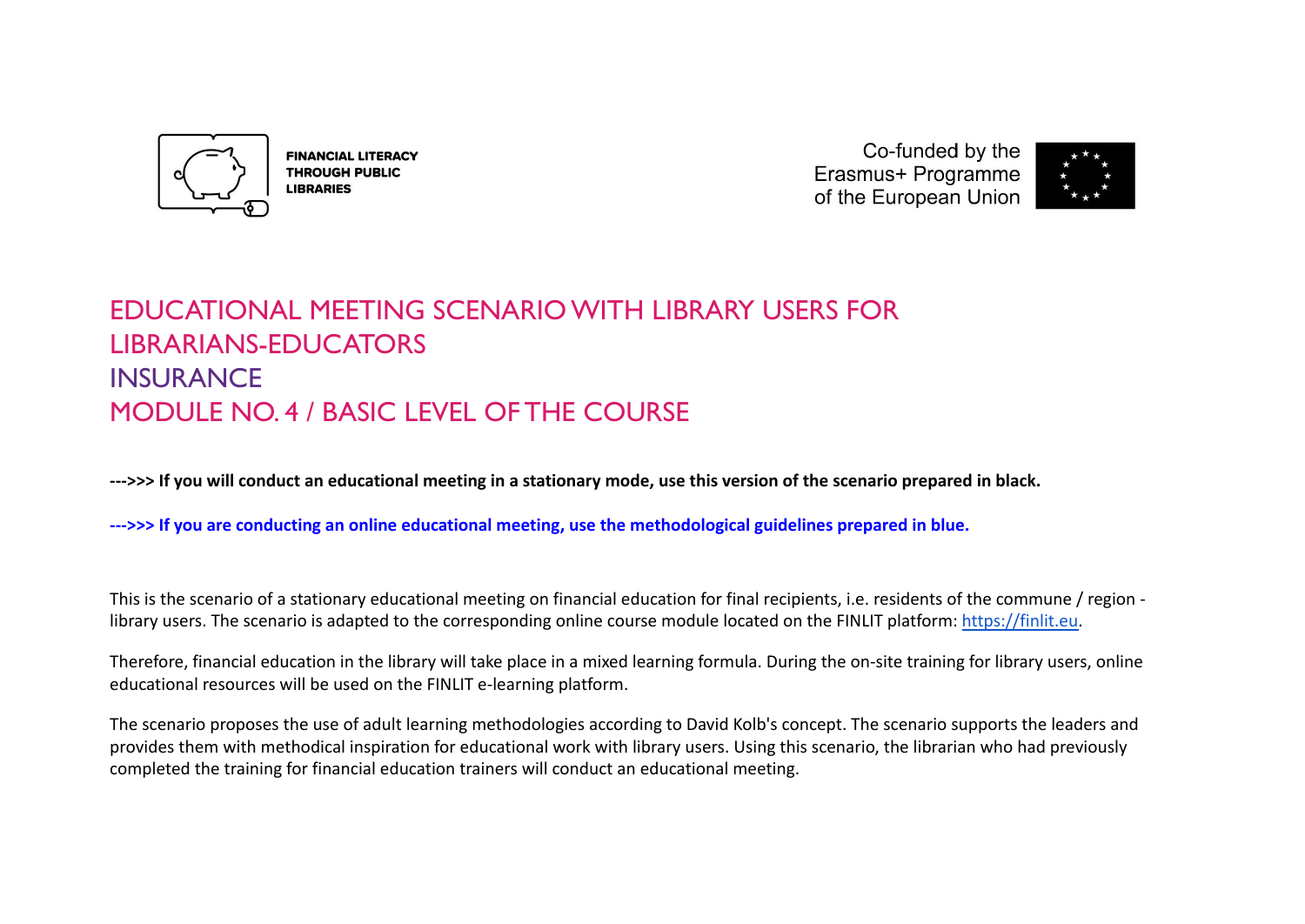

As an online meeting leader, use the functionality of your chosen remote working platform to guide your course participants through the training content of the module. Participants will also be able to perform certain activities stationary at their place of stay during the online meeting (i.e. they will be able to perform short tasks on their own according to the instructions given by the teacher, e.g. "write some of your insurance associations on a piece of paper and read your answers to other course participants. ").

Participants will also take part in various online activities proposed by the trainer, such as speaking in front of the camera, asking questions, commenting / answering in a chat, participating in surveys, working in virtual rooms, performing short tasks alone or in a group. During the online training, educational materials and short exercises from the course screens on the e-learning platform of the FINLIT project will be used.

#### Caution:

The stages of the educational meeting are planned for a few hours. It may be too long for one educational meeting with the residents. You can choose from among the substantive stages of the meeting and decide which stages you will eventually complete during an educational meeting with a group of participants. It all depends on the specificity of the age group of students and their personal needs in terms of knowledge contained in the module and interest in the subject.

Remember, however, that if you decide to carry out a selected stage of the educational meeting - make sure to guide participants through the entire activity described in this stage (do not shorten a given stage of the meeting and do not select only individual parts from it!). Try to complete all 4 stages of the Kolb cycle, such as: experience, reflection, knowledge / theory and application / implementation) described in the script. It is important that the goal of a given stage of the meeting that you carry out with the participants is achieved while maintaining the principle of adult learning in accordance with the Kolb cycle proposed in the scenario.

After selecting the stages of the meeting that you plan to carry out with the participants, do not forget to plan two breaks (15 minutes each) between each stage of the meeting.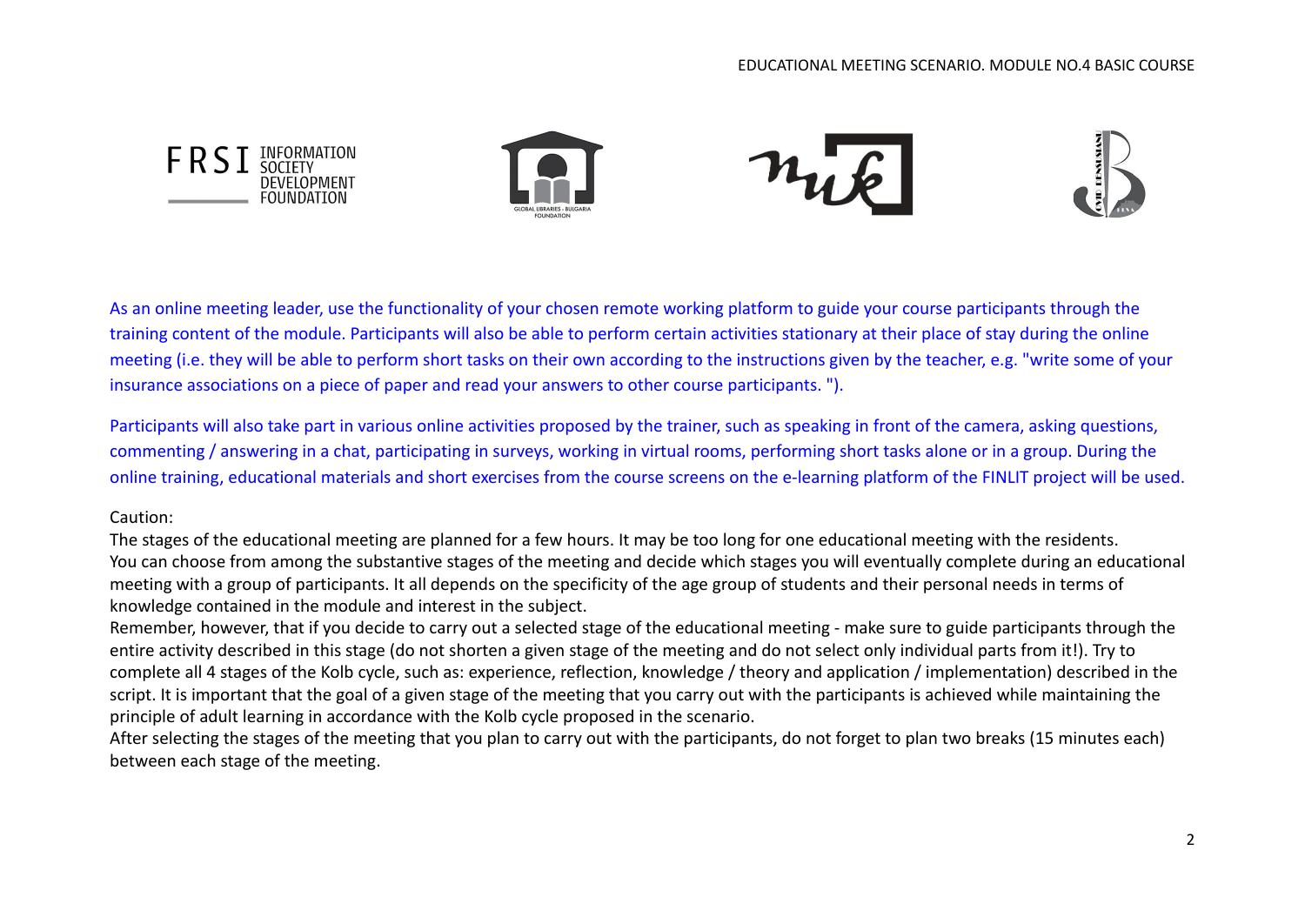# **TITLE OF THE EDUCATIONAL MEETING**

INSURANCE

## **EDUCATIONAL GOALS OF THE MEETING**

1. Increasing knowledge about insurance and raising awareness that it is worth taking out insurance.

2. Developing the habit of checking insurance conditions in insurance documents.

3. Increasing the knowledge about the insurance offer available on the insurance market.

4. Increasing the skills of purchasing insurance with the use of online tools.

## **STAGES OF THE MEETING**

- Stage 1 (10 min.) Establishing contact with a group of participants
- Stage 2 (20 min.) Announcement of the topic, goals and rules of the meeting
- Stage 3 (30 min.) Insurance first steps
- Stage 4 (30 min.) Insurance documents under a magnifying glass
- Stage 5 (60 min.) Purchase of the selected insurance market offer
- Stage 6 (30 min.) Summary and conclusion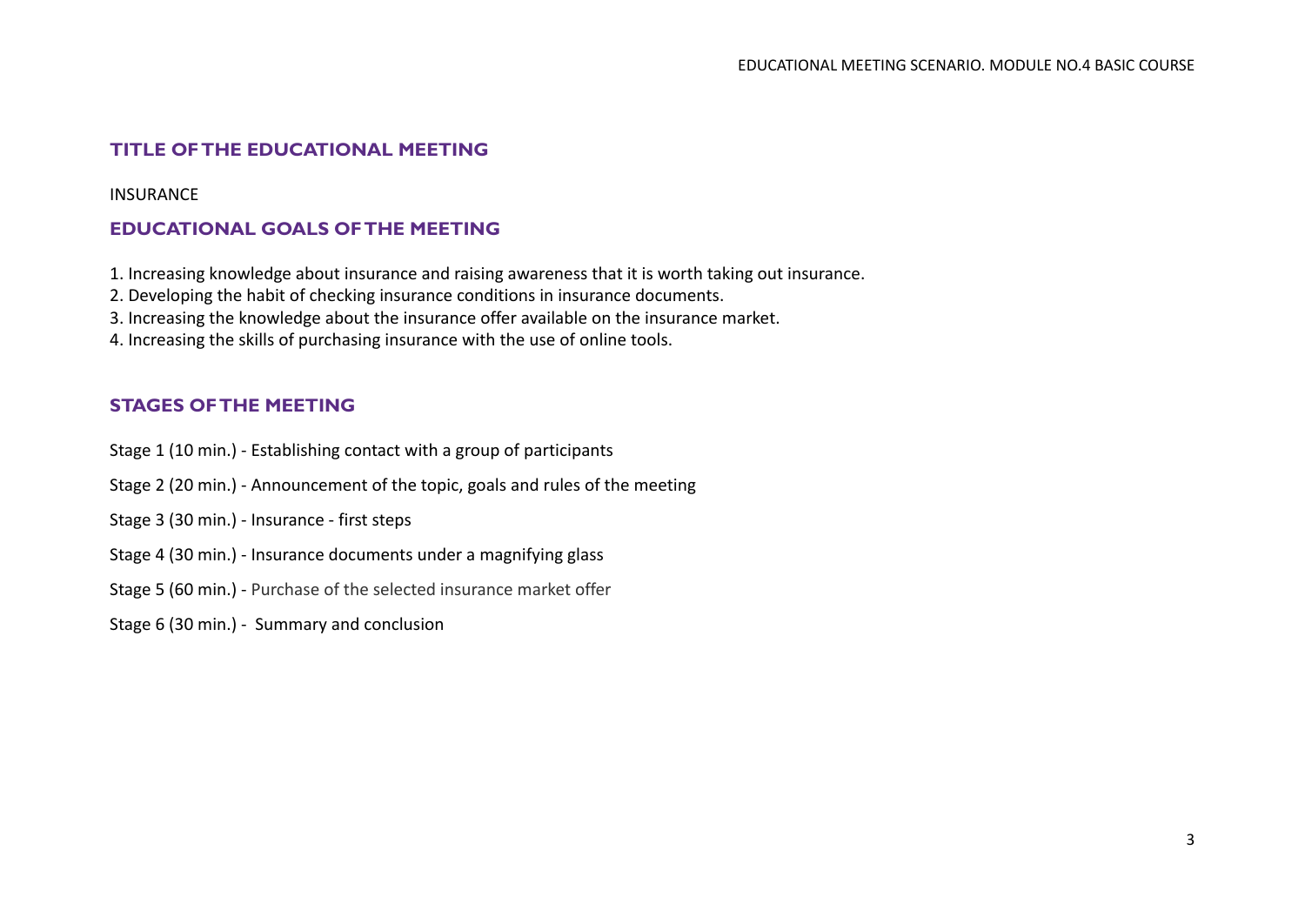# **STEP-BY-STEP DESCRIPTION OF THE EDUCATIONAL MEETING**

# **STAGE 1**

1.1 Name of the stage: Establishing contact with a group of participants.

1.2 Educational purpose of the stage:

a) getting to know each other of the participants of the educational meeting

b) integration of participants and invitation to the first joint activity

1.3 Organizational issues:

- 1.3.1 Planned time for activity: 10 min.
- 1.3.2 No. of slides in an online course: no slide.

1.3.3 Required materials to conduct the educational meeting: markers, small cards, pins, adhesive tape, scissors.

1.4 Activity (description and additional comments):

1.4.1 Welcoming meeting participants. Introduction of the meeting leader.

Stand in front of the group and greet all participants. Smile - introduce a friendly atmosphere of the meeting.

1.4.2 Mini-integration of meeting participants. Introductions of each person attending the meeting.

You can additionally suggest that participants make "business cards" with their name using painter's tape and colored markers.

Offer the participants an online round. Each person turns on and off the camera and microphone in turn, thus practicing the use of online tools. Then everyone makes a virtual business card, typing in place of their first and last name - only their first name, but in the form they want to be referred to during the meeting. For example, Jan Kowalski enters: Janek.

Show the participants on their own example how to do it and give the instructions: "in the window, where you can see yourself, in the upper right corner, click on the hidden menu - graphic symbol 3 dots" ... ", then the Rename option will appear - which means "rename, name again", click on Rename and in the text field enter your name in place of the previous name, close the window, confirm the change ".

# **STAGE 2**

2.1 Name of the stage: Announcement of the topic, goals and rules of the meeting.

2.2 Educational purpose of the stage:

a) presentation of the topics and goals of the educational meeting

b) establishing the applicable rules of work with participants

2.3 Organizational issues:

2.3.1 Planned time for activity: 20 min.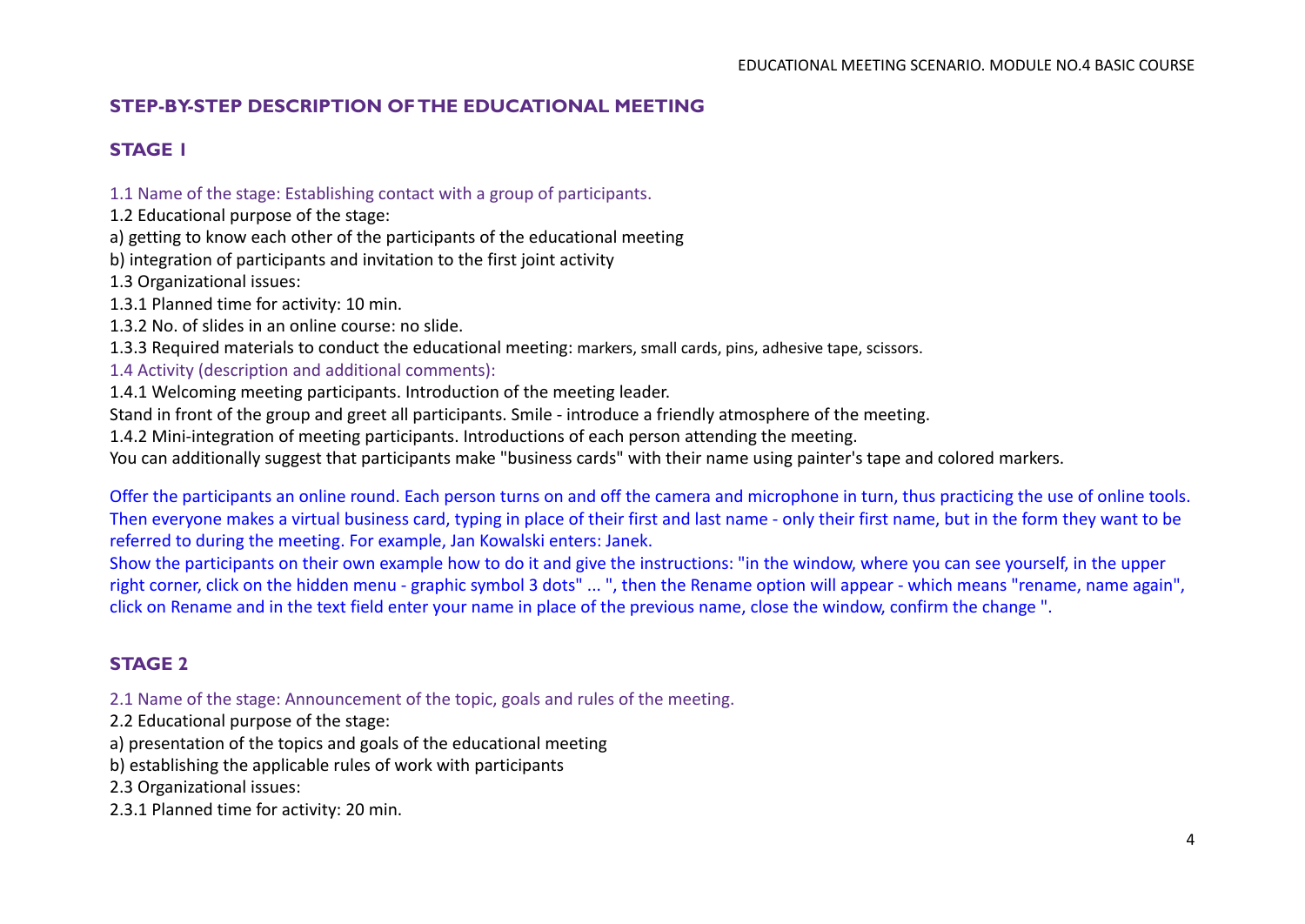- 2.3.2 No. slides in an online course: 2-3.
- 2.3.3 Required materials to conduct the educational meeting: flipchart or board, markers.
- 2.4 Activity (description and additional comments):

2.4.1 Presentation of the topics and goals of the educational meeting. Announce the topic of the meeting.

Briefly present the form of the meeting.

Tell participants that the online course is the main pivot around which the learning meeting will run.

This means that during the meeting each person will also work at the computer and follow the course via the Internet.

List the educational goals of the meeting in points:

- Increasing knowledge about insurance and raising awareness that it is worth taking out insurance.
- Developing the habit of checking insurance conditions in insurance documents.
- Increasing the knowledge about the insurance offer available on the insurance market.
- Increasing the skills of purchasing insurance with the use of online tools.

Show the main thematic blocks of the meeting: insurance - first steps, insurance documents, purchase of selected insurance market offers. Share your screen (Share Screen function) and present the initial screens with a description of the benefits for participants and the topics of the course module.

*When listing goals for the meeting, also refer to screen 2 in the course. There, the same goals are formulated in the language of benefits for the participants - read them one by one so that everyone knows immediately what exactly will be gained by going through the online course. Show the benefits of participating in the meeting, because it motivates and affects the involvement of people. Present the subject of the meeting in an attractive way by displaying screen no.3 of the online course (course map).*

2.4.2 Determining the rules of cooperation with the participants during the meeting.

Agree with the participants on the rules of cooperation during the meeting. Say that before starting the meeting, it is worth establishing the rules, otherwise known as the contract, that will apply at the meeting - and immediately explain what a contract is and why it is concluded. A contract is a set of rules that are agreed upon by a group of meeting participants so that they can be referred to if necessary. The contract gives the participants a sense of security and helps to avoid difficult situations that may happen at the meeting.

Offer a contract - a sample list of 10 rules:

- 1) We are active and committed
- 2) We speak briefly on the subject and on our behalf
- 3) When one person is talking, the others are listening.
- 4) We use arguments, not ratings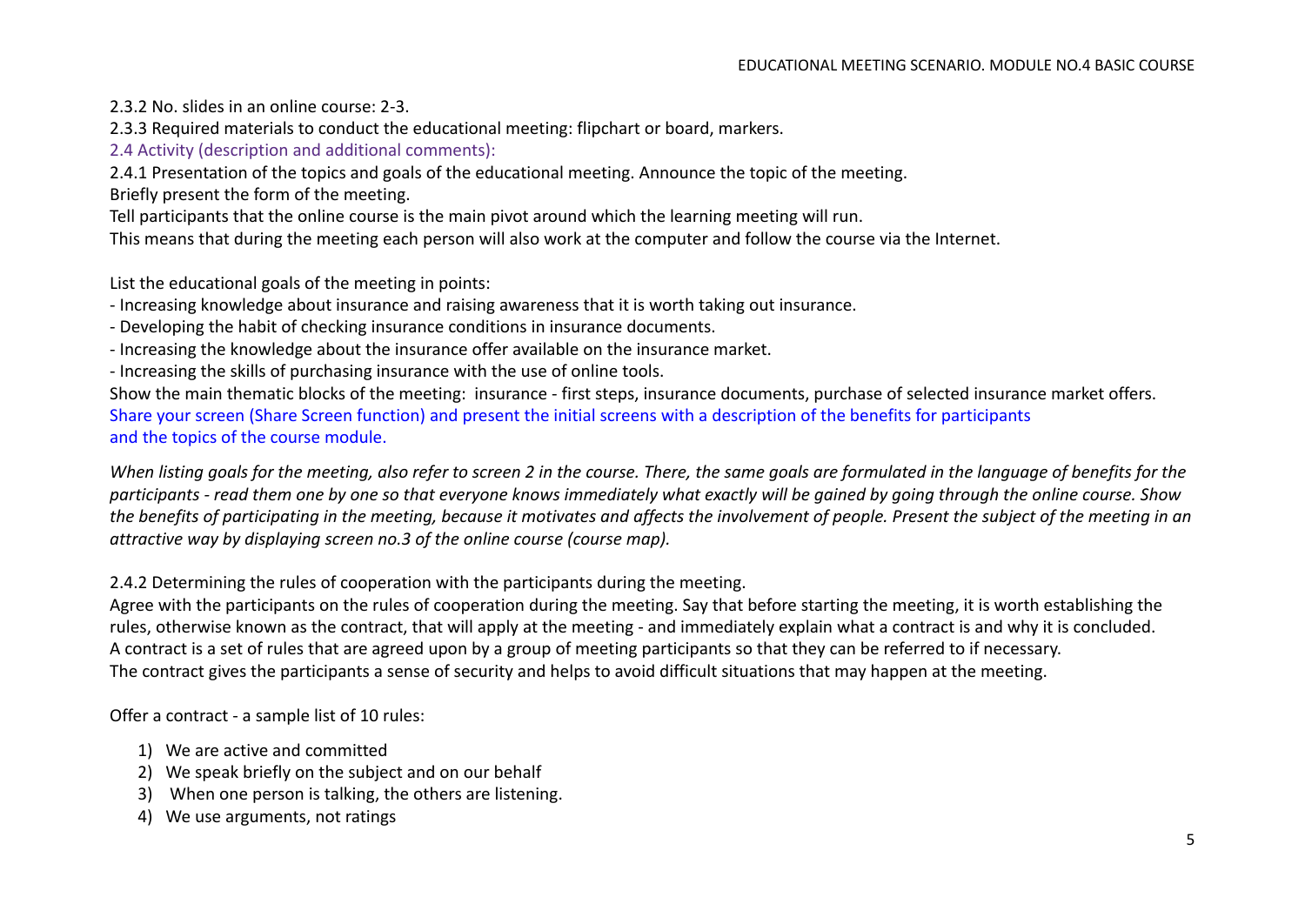- 5) We don't interrupt each other.
- 6) We do not judge other people
- 7) Turn off or mute phones.
- 8) We work in pairs at the computer.
- 9) We adhere to the principle of punctuality (a break of 10 minutes equals 10 minutes)
- 10) We follow the principle of "4 walls" (what is happening in class, it remains only between us)

Ask if everyone agrees with him, possibly ask him to add your suggestions. At the end, each participant goes to the flipchart and puts his parish (signature) as confirmation that he agrees with all the rules and will follow them.

You can use various online collaborative tools for this exercise, e.g. Etherpad (a text document for online group work), which, as an online meeting leader, you need to prepare in advance and then provide participants with a link to the document during the meeting so that they can do it. work together). In the Etherpad document, write down the proposed terms of the contract and ask the participants to analyze them and possibly add their own suggestions.

*On a large flipchart, write down the rules you propose in advance. You can also write down each rule on a separate longitudinal colored strip and stick it next to the participants asking if they want this rule in the contract. Then you will create a contract together. You can also ask someone from the participants to help attach the straps with the rules of the contract.*

# **STAGE 3**

## 3.1 Name of the stage: Insurance - first steps.

3.2 Educational purpose of the stage:

a) increasing knowledge about insurance and raising awareness that it is worth taking out insurance

3.3 Organizational issues:

3.3.1 Planned time for activity: 30 min.

3.3.2 No. slides in an online course: trainer's decision.

3.3.3 Required materials to conduct the educational meeting: laptop, overhead projector, speakers.

3.4 Stages of the Kolb cycle (description and additional comments):

## **3.4.1 Experience**

Invite participants to watch the movie "Insurance". You watch the video together.

You share your screen (Share Screen function) with the movie.

*Watching the film will allow U to find herself in the middle of a specific life situation, "feel" it from the inside, as if they were there and experienced what the film's characters did. In "here and now" they experience the situation that takes place somewhere in the scenery of the film ... and shows the risk we are exposed to ... in everyday life, when we do not insure ourselves.*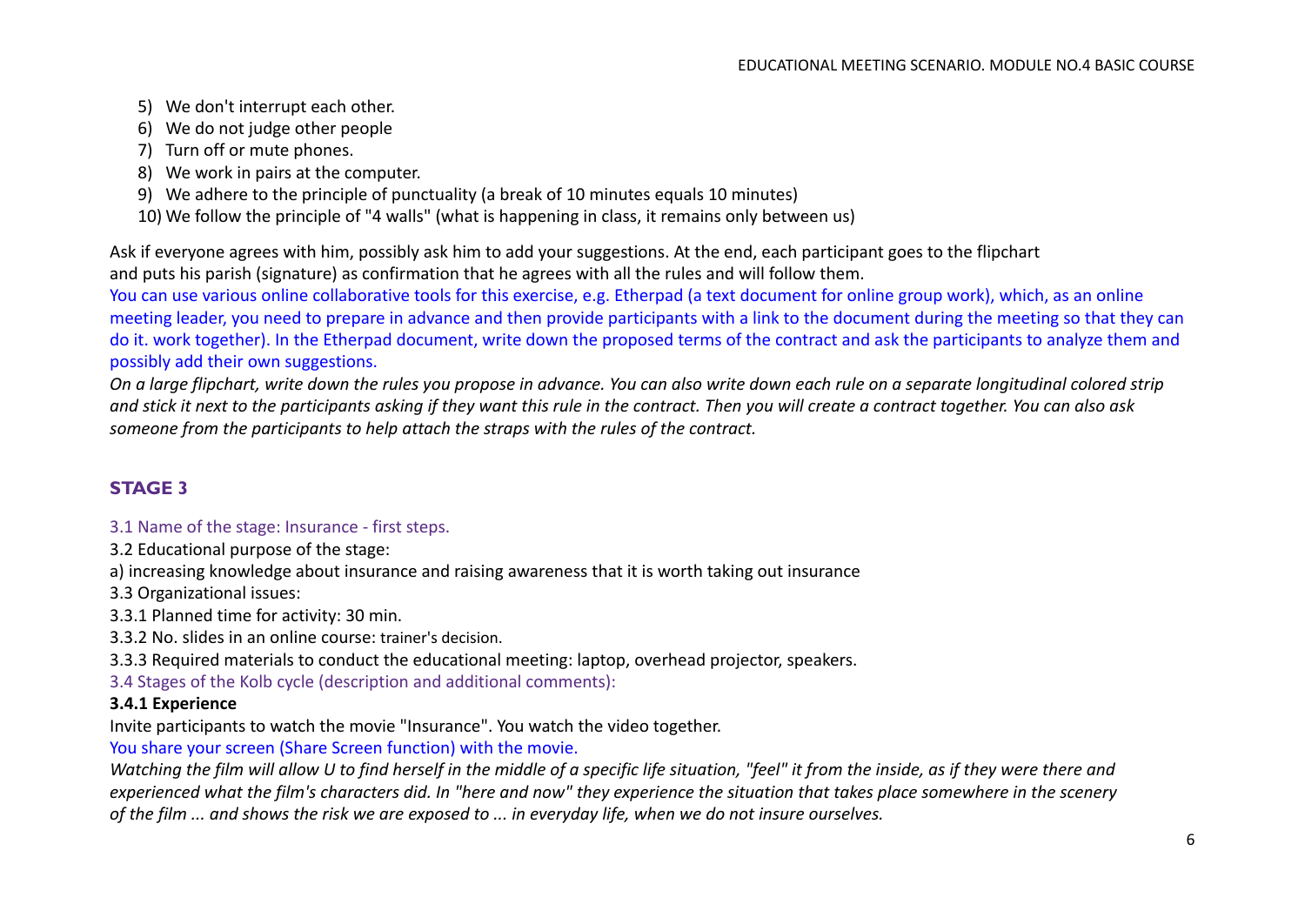## **3.4.2 Reflection**

After watching the video, ask U to make them reflect on what just happened:

- What was the movie about?

- What information did the footage provide us with?
- What facts do you remember in particular?
- What emotions did you feel while watching the movie?
- What was the message of this film?

*Ask questions to the participants and mobilize them to speak, let each of the participants speak, try to make the participants share their feelings and observations about what they saw in the film.*

Suggest a discussion in the group forum. Ask participants to speak to the camera and turn on the microphone. Give the floor and make sure that everyone has a chance to express themselves and share their observations.

## **3.4.3 Knowledge/ theory**

Now help the participants to formulate conclusions. Ask questions:

- What could have been done to avoid the damage and losses shown in the film?

- What did this film teach us?

Ask participants to share their tips and write them down in points on the flipchart.

Read and summarize conclusions, refer to regularities: If they insured - there would be no these losses and misfortunes.

Then the participants of the meeting in pairs sit down to computers and go through chapter 1 of the course.

Participants should spontaneously formulate their recommendations, give tips, good advice on what to do and how to behave in order to avoid losses and damage caused by random events.

You can use the Jamboard app to collect requests from participants. Prepare the application in advance, send the link to the participants. On two separate cards of the virtual flipchart, write down two questions:

(1) What could have been done to avoid the damage and losses shown in the film?

(2) What did this film teach us?

Ask the participants to write their answers on colored cards and to write them below the questions.

After completing the exercise, you can view the results of the participants' work, read and comment on their statements.

## **3.4.4 Application/ deployment**

After presenting the groups, summarize and generalize.

Ask a question: How can you use it in your everyday life? What have we learned and learned?

Encourage participants to reflect upon meeting what changes they will introduce in insurance issues.

Ask participants to finish the sentence by chatting "After meeting today, I know ..." and then read their responses.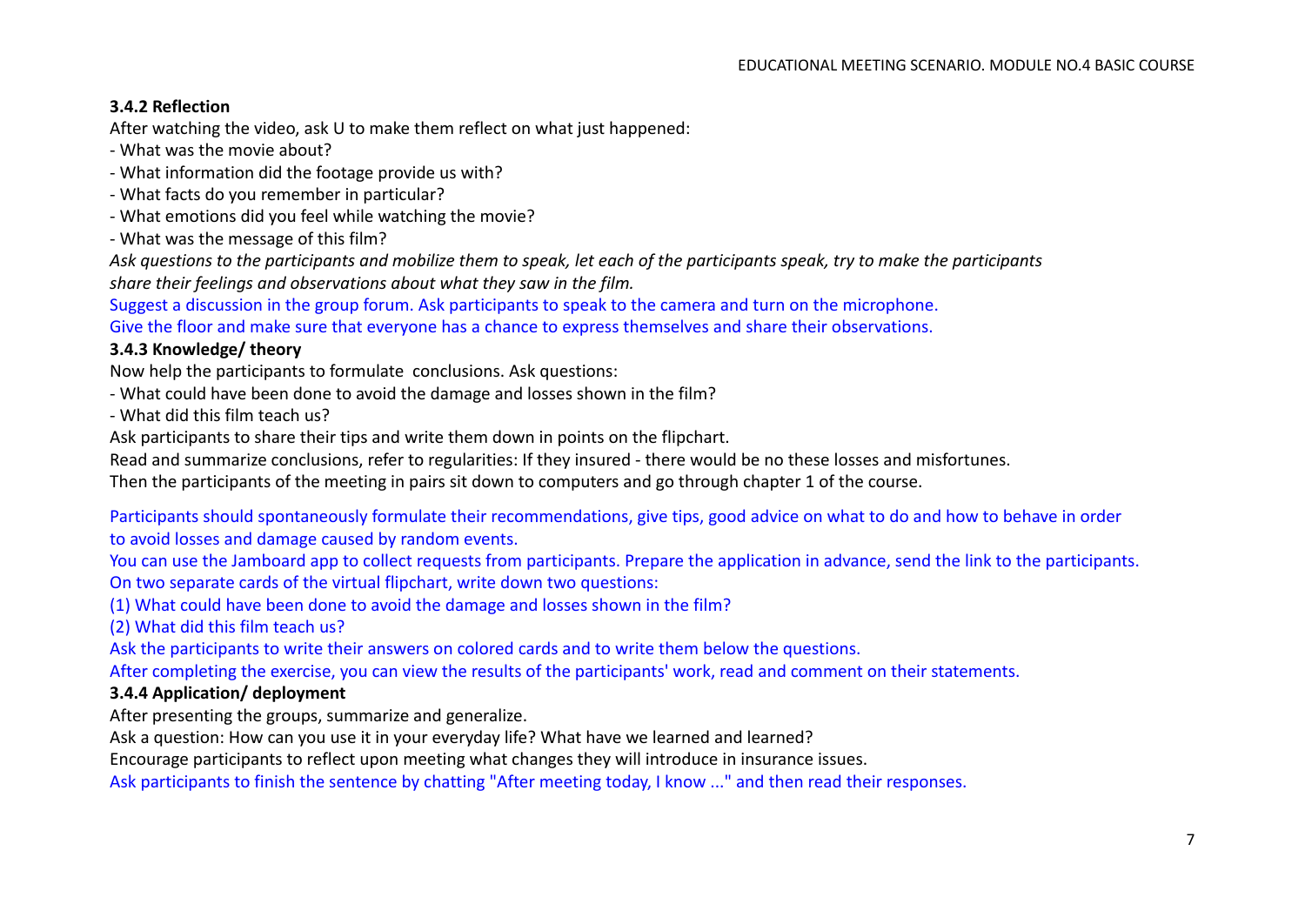*Do they see the need to to be additionally insured? Help plan the changes participants can / want to implement in terms of insurance. Perhaps after the meeting they will start thinking about insuring themselves and their families*.

# **STAGE 4**

#### 4.1 Name of the stage: Insurance documents under a magnifying glass.

4.2 Educational purpose of the stage:

a) developing the habit of checking insurance conditions in insurance documents

4.3 Organizational issues:

4.3.1 Planned time for activity: 30 min.

4.3.2 No. slides in an online course: trainer's decision.

4.3.3 Required materials to conduct the educational meeting: General Terms and Conditions of Insurance (GTC) - 4 document templates, 4 magnifiers, A4 sheets of paper, markers, flipchart, overhead projector, screen.

4.4 Stages of the Kolb cycle (description and additional comments):

#### **4.4.1 Experience**

Exercise: "Mandatory reading, i.e. the General Terms and Conditions of Insurance (GTC) under a magnifying glass"

Divide the group into a maximum of 4 teams (3-4 people per group). Each group sits at a separate table.

Give each group one full printout of the General Terms and Conditions of Insurance (GTC) and a very important item

to read in the GTC - a magnifying glass.

Additionally: 2 sheets of A4 paper - one with a large word EXCLUSIONS, on the other with the word SCOPE and colored markers.

Then give a short instruction: "Please use the magnifying glass to review the GTC and find the two types of records contained in this document:

## (1) SCOPE OF THE INSURANCE COVER

## (2) DISCLAIMERS

Then ask them to read the records, check what they refer to, and count how many there are and how many others.

Each group, using their EXCLUSION and SCOPE worksheets, records their observations. Then each group "adds up" its GTC, i.e. it checks that e.g. for 12 protection ranges there are 7 switch-ons (12/7). The most favorable GTC will be the one with the fewest exclusions and with the highest insurance coverage.

The GTC has several or a dozen pages, there is no question of printing the document. Before the meeting, get documents, e.g. from the insurance company in your city. You can get such a document without any problem.

NOTE 1: As you can see, the stage requires prior preparation - obtain the GTC printouts and magnifiers.

NOTE 2: It is worth knowing that in some GTC the category of EXCLUSIONS have a different name: LIMITATIONS OF LIABILITY. Tell the participants about it.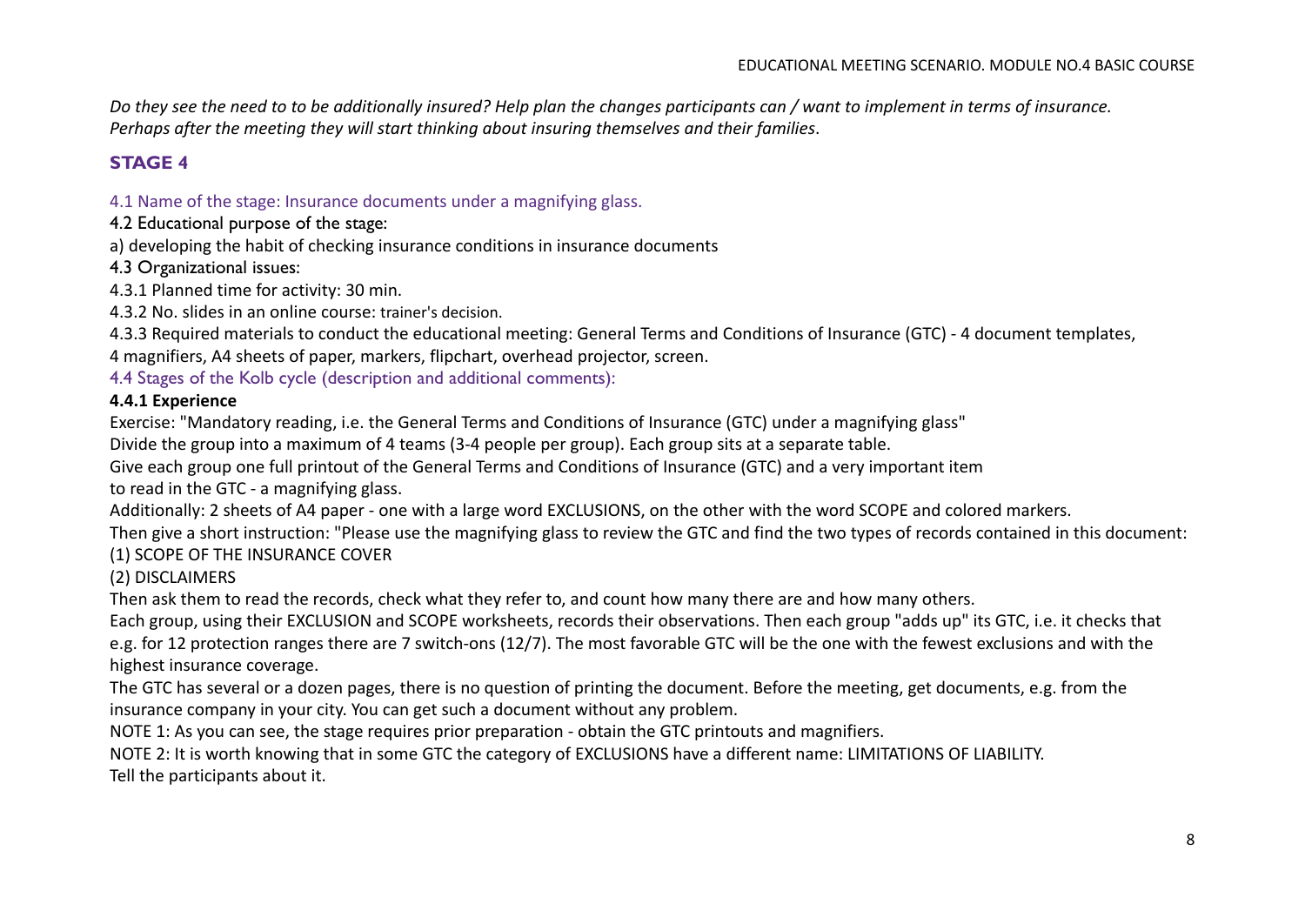You can divide the participants into groups to work in virtual rooms (Breakout Room), so that they analyze the provisions of the GTC. Before that, you must provide them with the file from the GTC.

Instead of a magnifying glass, ask them to turn on document magnification in their web browser or in the document options displayed as PDF. As a result of enlarging the content in the GTC, small print will be clearly visible as if a magnifying glass was used.

#### **4.4.2 Reflection**

Ask the participants: What did you do to check the provisions of the Scope of Insurance Cover and the Disclaimer in the GTC document? How do you feel after reading the GTC?

Ask the same questions in the forum and encourage participants to answer.

## **4.4.3 Knowledge/ theory**

Ask for conclusions from the exercise. You can ask:

If you were to make a note of the conclusions you just made, what would it include?

Suggest that they write their comments on the EXCLUSIONS and SCOPE cards, which you will then hang on the flipchart.

Suggest that now you complete the exercise with a large dose of knowledge about insurance documents by taking the course.

Then all people sit at the computers and go through Chapter 2 of the course.

You can invite participants to cooperate and ask if they are willing to share their screen (Share Screen function) and read the course content on the screen for other people.

#### **4.4.4 Application/ deployment**

Ask in what situations they will use the ability to check and carefully read the GTC? Offer participants to enter their answers in the chat.

# **STAGE 5**

## 5.1 Name of the stage: Purchase of the selected insurance market offer.

5.2 Educational purpose of the stage:

a) increasing the knowledge about the insurance market offer

b) acquiring the ability to purchase selected insurance via the Internet

5.3 Organizational issues:

5.3.1 Planned time for activity: 60 min.

5.3.2 No. slides in an online course: trainer's decision.

5.3.3 Required materials to conduct the educational meeting: scissors (4 pieces), flip chart, masking tape and printing materials included at the end of this scenario: PART A: CUSTOMER, PART B: TYPE OF INSURANCE, PART C: EXERCISE KEY (for the trainer).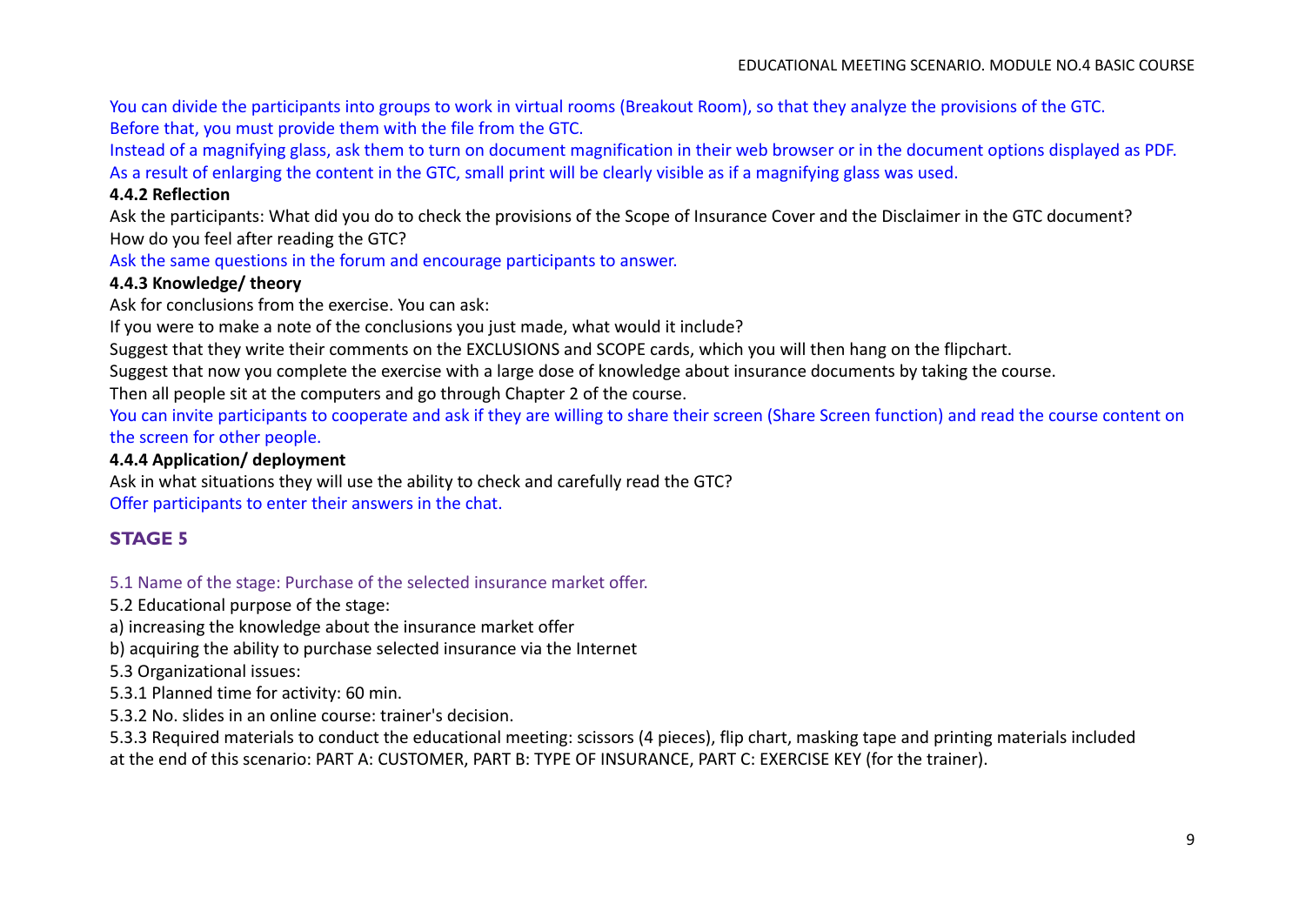# 5.4 Stages of the Kolb cycle (description and additional comments):

## **5.4.1 Experience**

Divide the participants into 4 groups. Each group will receive a different client description (PART A: CUSTOMER) and an insurance package to choose from (PART B: TYPE OF INSURANCE)  $\rightarrow$  Note: The print materials can be found at the end of this scenario! Instructions for the exercise:

The task of each group is to make a detailed analysis of the client's situation based on the description provided.

Then the client has to choose a set of insurance, but those that will be the most suitable for him, i.e. will match his situation.

When each group is ready, have it stick the proposed insurances next to the client's profile (on a flipchart or on the table top).

You can propose work in virtual rooms (Breakout Room) and divide participants in such a way that they work on a virtual flipchart

in 4 separate groups. They will analyze examples of clients' situations and select the appropriate insurance for them.

However, you need to prepare a customer description and a set of insurance from which you can choose in advance for each of the 4 groups. You will do this in the Etherpad app by copying the relevant content from the accompanying materials at the end of this scenario. After you have 4 different documents ready in Etherpad, send the participants the links in the chat.

## **5.4.2 Reflection**

Ask the groups one by one to present and justify their choices. Each of the 4 groups has approx 2 minutes for their presentation. Ask questions one by one:

- What were your guidelines when choosing policies for customers?

- What was important when determining the type of insurance?

Each group or group representative answers questions, reports and shares their reflections.

*Encourage participants to express their own opinion and to argue; the presentation of the groups should take place either*

*at flipcharts so that others can hear well, or at the tables - where they worked in a group.*

After completing the sentence, one of the participants of each of the four groups makes their screen available (Share Screen function) and discusses the insurance package prepared by the group for "their" client and answers the questions asked.

## **5.4.3 Knowledge/ theory**

Note that the policy should primarily correspond to the life situation and the needs of the client. Stick all types of policies in a visible place, e.g. on a flipchart. Suggest that now, using the online course, you will supplement this set of policies with a dose of specific knowledge about other offers available on the insurance market. There will also be an opportunity to see how fast and convenient it is to buy a selected offer using online tools.

*You can suggest that for the purpose of the exercise, participants may enter fictitious data into the comparison form.*

*Recommend that they work carefully and not while learning about the tool they run commands like: Order or Buy.*

During an online meeting, you can ask volunteers to share their screen and read the course content aloud to all participants.

It can be done by 2-3 people, several slides each. Each participant performs the exercises on the course screens independently.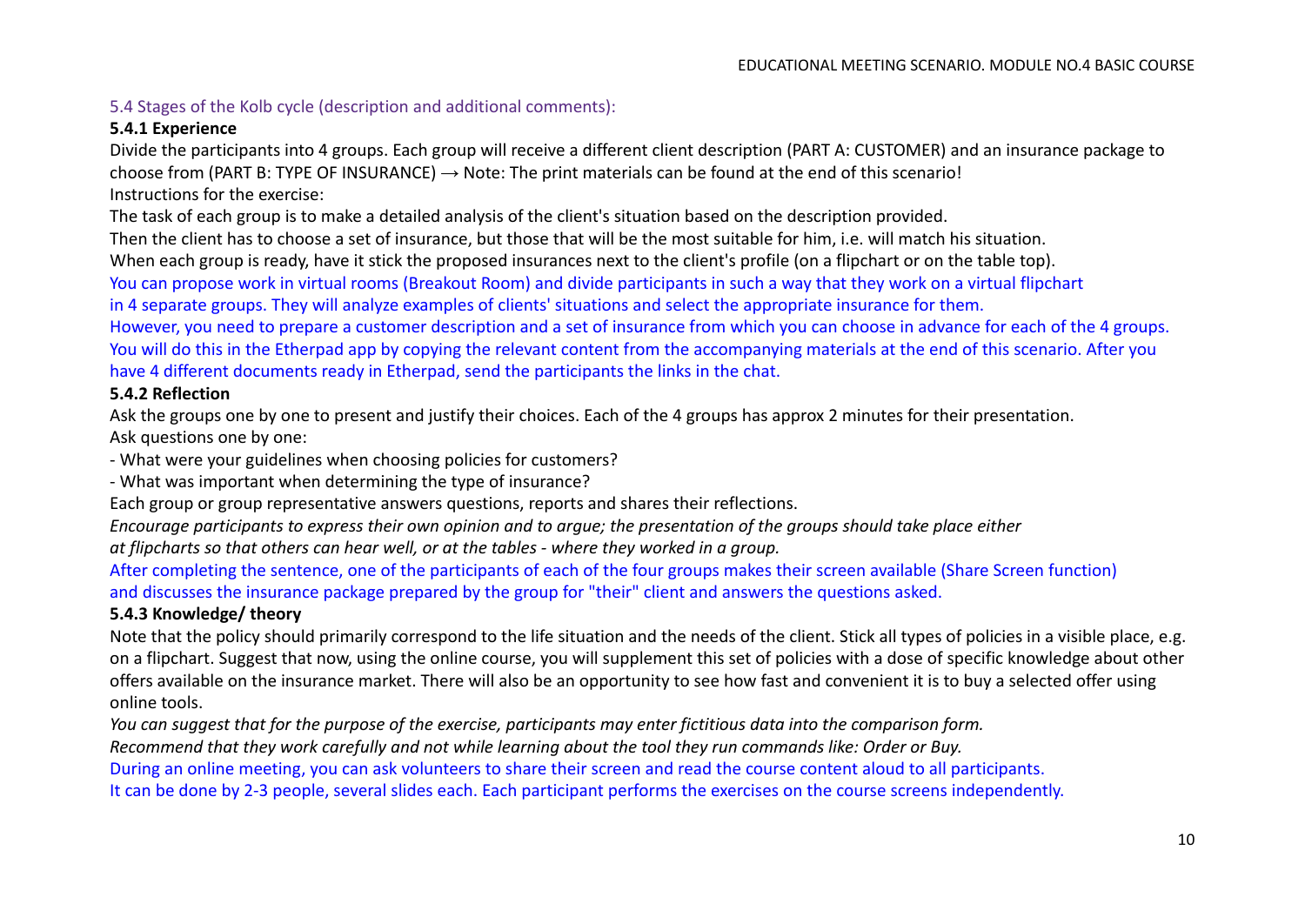#### **5.4.4 Application/ deployment**

Ask meeting participants to apply what they learned here:

- How will you use in your life the ability to choose the type of policy for the situation of a given person?

- What do you need the ability to use the comparison engine for insurance?

Ask questions on the forum. Make the so-called "Round" and encourage participants to speak in front of the camera one by one.

## **STAGE 6**

#### 6.1 Name of the stage: Summary and conclusion.

- 6.2 Educational purpose of the stage:
- a) summary of the course content
- b) conduct a short knowledge assessment tool for participants
- c) Distribution of additional educational materials for participants to consolidate knowledge at home

6.3 Organizational issues:

- 6.3.1 Planned time for activity: 30 min.
- 6.3.2 No. slides in an online course: assessment tool.
- 6.3.3 Required materials to conduct the educational meeting: projector, screen.
- 6.4 Activity (description and additional comments):

6.4.1 Participants sit down at the computers in pairs and take a knowledge test.

You invite participants to solve the online test on their own.

6.4.2 Summarizing the meeting, ask the participants:

What have you learned here?

How are you going to put the acquired knowledge and skills into practice?

Also, be brief about what you, like the presenter, are getting out of this meeting with.

Make sure everyone has a say.

Offer participants to write in the chat to complete the sentence: "At today's meeting, I found out/ found out ..."

*Summarize the meeting: recall its topic and goals. It is good to emphasize that the meeting was supposed to increase awareness that it is worth taking out insurance and show how to insure well. The ending is a very important part of the meeting, so make sure you don't run out of time. Often a group seeing that the meeting is coming to an end, he starts packing, whispering, making arrangements. Then explicitly ask for a moment to focus and treat the class with the same amount of mindfulness as all the other stages of the meeting.*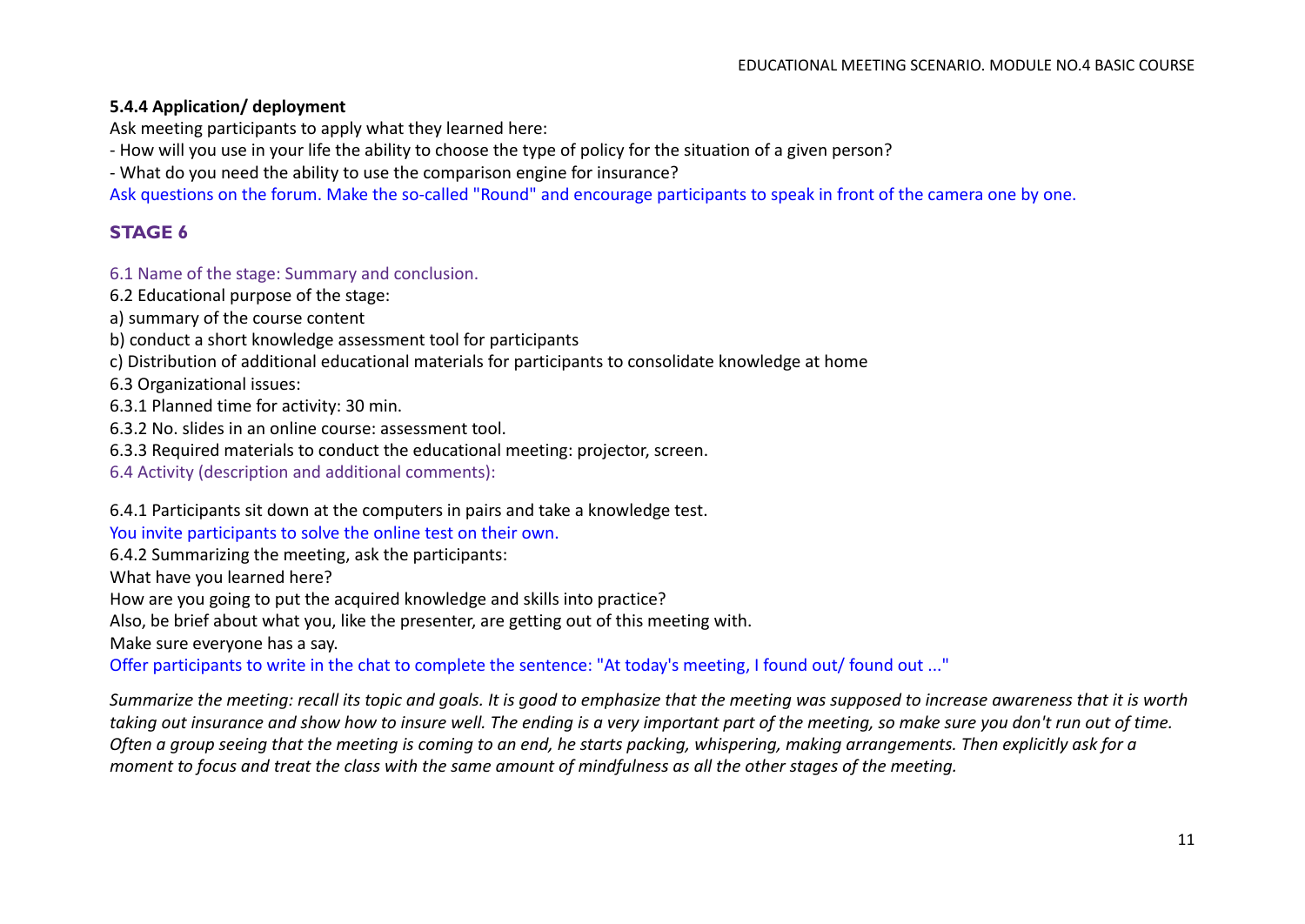7. Methodical materials:

7.1 List of materials and equipment needed to conduct an educational meeting: training room equipment - computers with internet access, multimedia projector, screen tables for group work (optional), flipchart, A4 sheets, small sticky notes, scissors.

Materials for participants: writing materials (notes) for participants, markers in several colors, sample insurance offers in the form of folders, leaflets, sample documents: PART A: CUSTOMER, PART B: TYPE OF INSURANCE, PART C: EXERCISE KEY, General Terms and Conditions of Insurance;

Materials for the trainer: an internet course and an educational scenario for a trainer librarian, additional materials for the instructor: General Terms and Conditions of Insurance (GTC) - 4 different document templates (printouts can be downloaded from the insurer). 7.2 List of sources for expanding knowledge - individually for each country.

8. Structure of the educational meeting

| Course issue / module:                          | Meeting     | Chapter in online | Number of slides in | "From  to" slides: |
|-------------------------------------------------|-------------|-------------------|---------------------|--------------------|
|                                                 | stage(no.): | course (no.):     | the course:         |                    |
| Insurance - first steps                         |             |                   | trainer's decision  | trainer's decision |
| Insurance documents under a magnifying glass    |             |                   | trainer's decision  | trainer's decision |
| Purchase of the selected insurance market offer |             |                   | trainer's decision  | trainer's decision |

Place for notes:

………………………………………………………………………………………….

………………………………………………………………………………………….

………………………………………………………………………………………….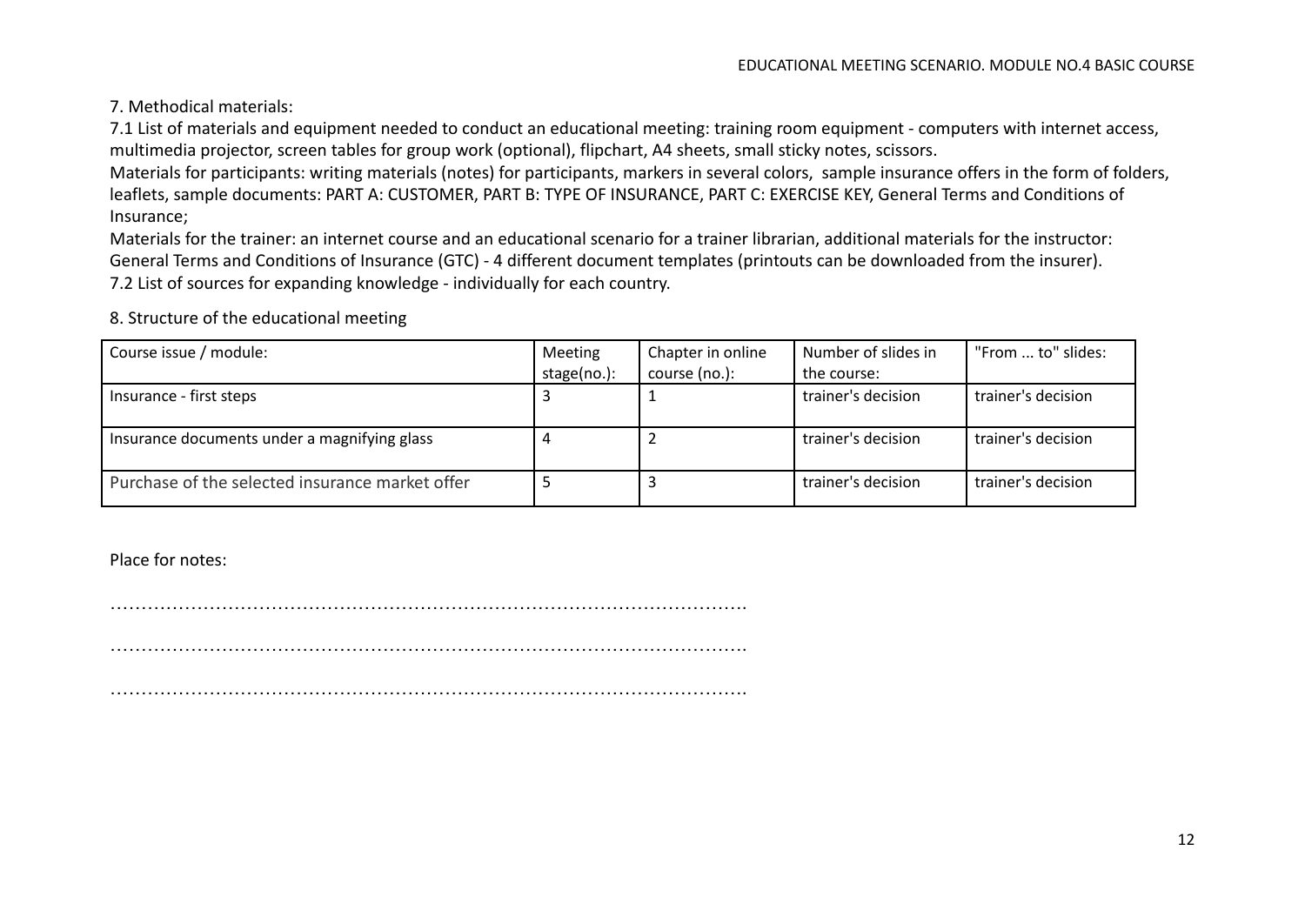#### **PART A: CUSTOMER**

(4 descriptions, 1 for each group)

✂ - - - - - - - - ✂

Mr. and Mrs. Janowski - a married couple with three school-age children, they live in their own single-family house in the suburbs, have a new car, Mr. Janowski works in a large company, his wife runs a household and takes care of children, once a year the family goes on holiday to a selected EU country European.

 $\approx$  - - - - - - - -  $\approx$ 

Mrs. Ewa - a widow, lives with her son (technical school student, planning to study) in a small cooperative apartment in a block of flats in a large estate near the city center.

✂ - - - - - - - - ✂

Mr. and Mrs. Wiśniewscy - a young married couple, both working, each of them has an inexpensive used car imported from abroad, they have to commute to work every day (unfortunately, each of them in a different direction), they rent a flat in a block of flats, they regularly save, spend their holidays in the country "under the pear tree".

✂ - - - - - - - - ✂

Mr. Piotr - single, 37 years old, higher education, runs his own business, owns a flat in a block of flats and a car, makes frequent business trips abroad, likes fast driving in good cars.

✂ - - - - - - - - ✂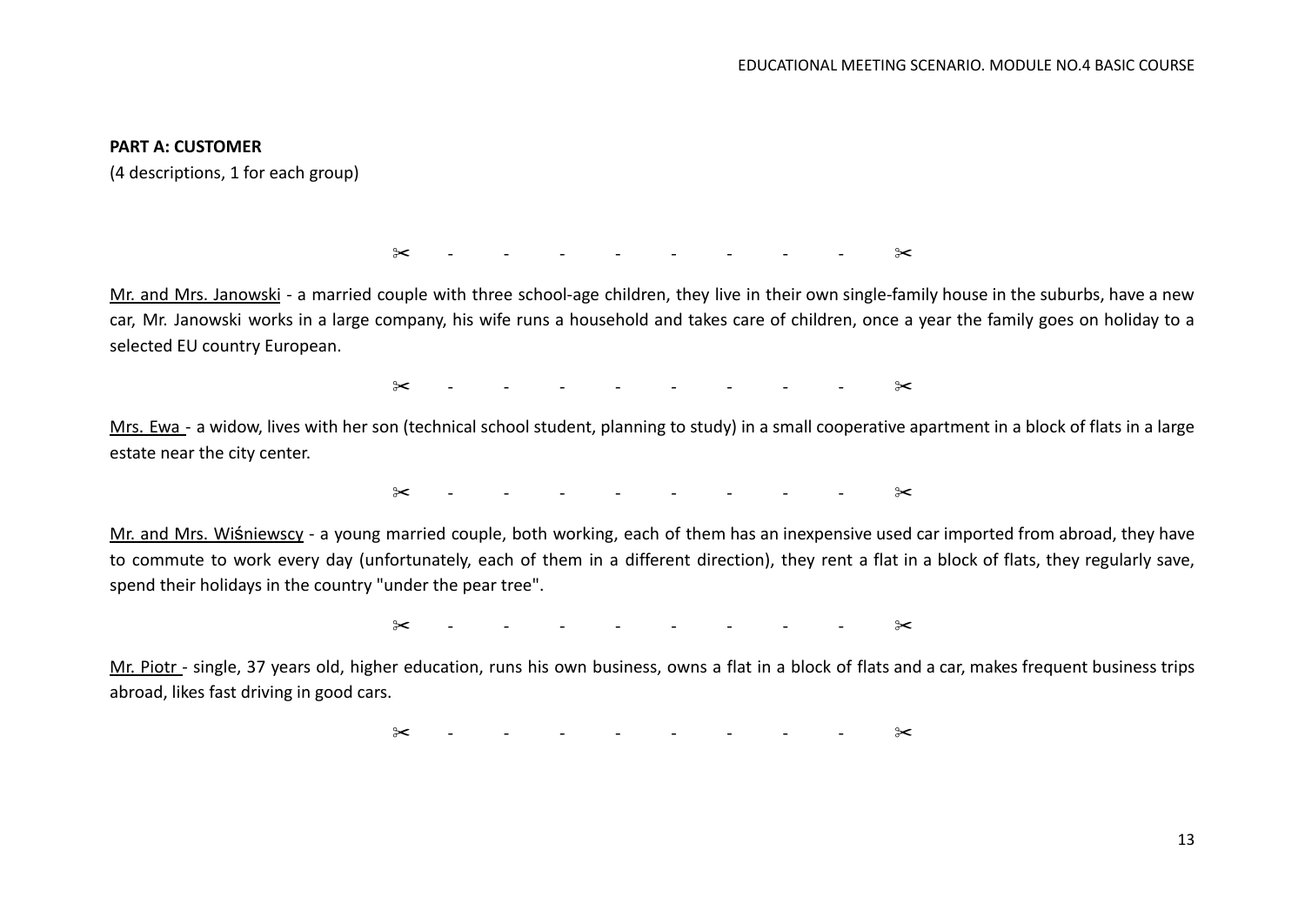#### **PART B: TYPE OF INSURANCE**

(kit for each group)

✂ - - - - - - - - ✂

Accident insurance covers the effects of events consisting in bodily injury, permanent health impairment or death of the insured person (then the family receives the sum insured).

✂ - - - - - - - - ✂

Home insurance against random events, such as fire, flooding, hurricane, hail, explosion, landslides.

✂ - - - - - - - - ✂

Foreign travel insurance covers, among others: medical costs, costs of transporting the insured and relatives in emergency, consequences of accidents, luggage.

✂ - - - - - - - - ✂

Life insurance makes it possible to financially secure a family after the insured person's death.

✂ - - - - - - - - ✂

Autocasco vehicle insurance (AC) ensures the payment of benefits, incl. in the case of: theft, vandalism (paint damage, dents), damage as a result of a cullet or accident, fire, total destruction, as well as damage or destruction by flood, wind force, etc.

 $\approx$  - - - - - - - -  $\approx$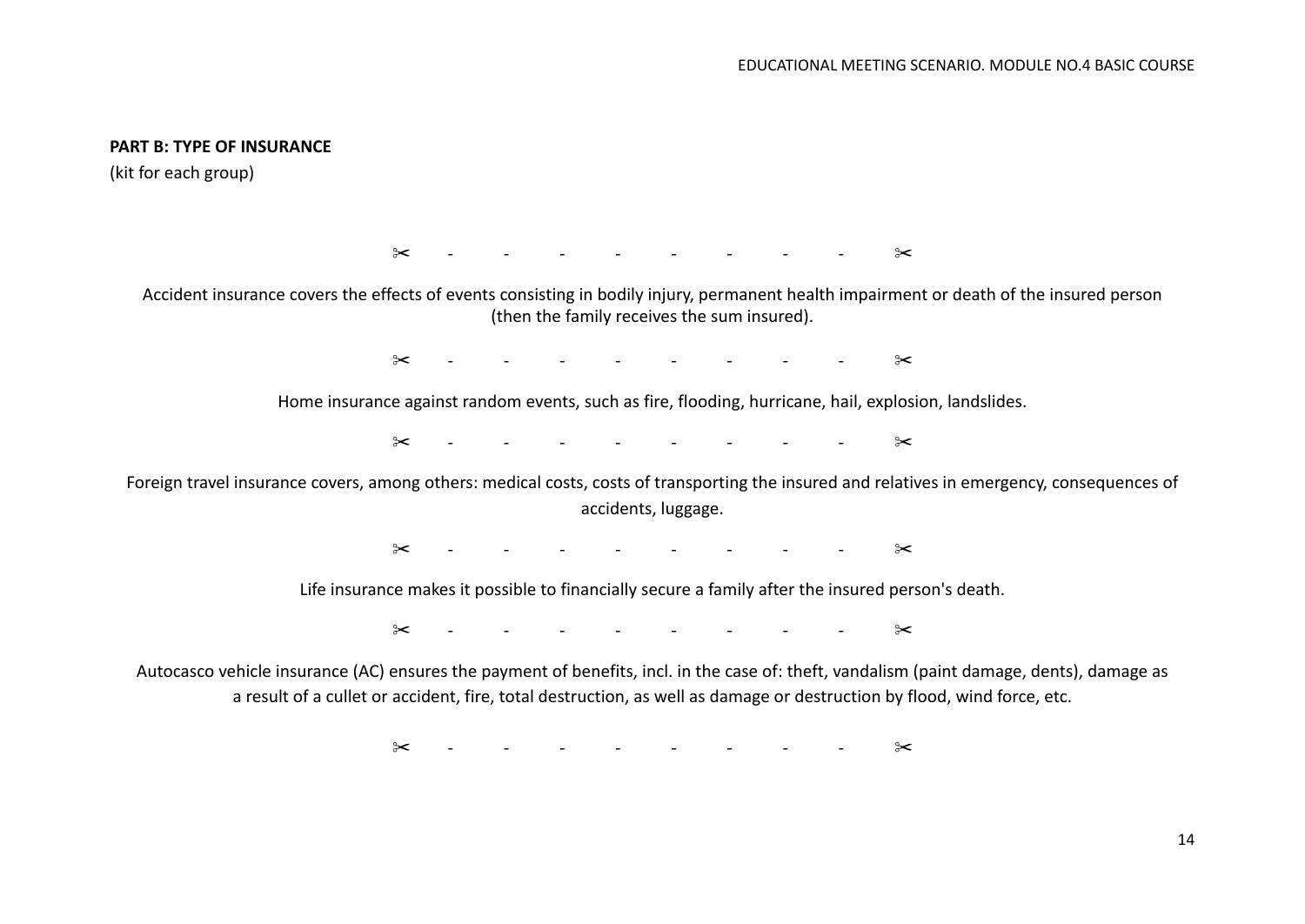$\gg$  - - - - - - -  $\gg$ 

Apartment insurance against random events.

 $\gg$  - - - - - - -  $\gg$ 

Home insurance against random events, burglary and devastation.

✂ - - - - - - - - ✂

Life and endowment insurance enables the family to be financially secured after the death of the insured person, if the insured person reaches a certain age and the insurance cover ends, the accumulated money is paid out.

 $\gg$  - - - - - - -  $\gg$ 

Motor third party liability insurance (OC) - obligatory for owners of cars registered in a given country. In the event of an accident, the insurance company covers the costs of damages and compensation for persons sustained in the accident.

✂ - - - - - - - - ✂

Apartment insurance against random events, theft with burglary and devastation, civil liability (civil liability), e.g. flooding of neighbors.

✂ - - - - - - - - ✂

Home insurance against random events, theft with burglary and devastation, extended with accident insurance for residents.

 $\approx$   $\approx$   $\sim$  -  $\sim$  -  $\sim$   $\sim$   $\sim$   $\approx$